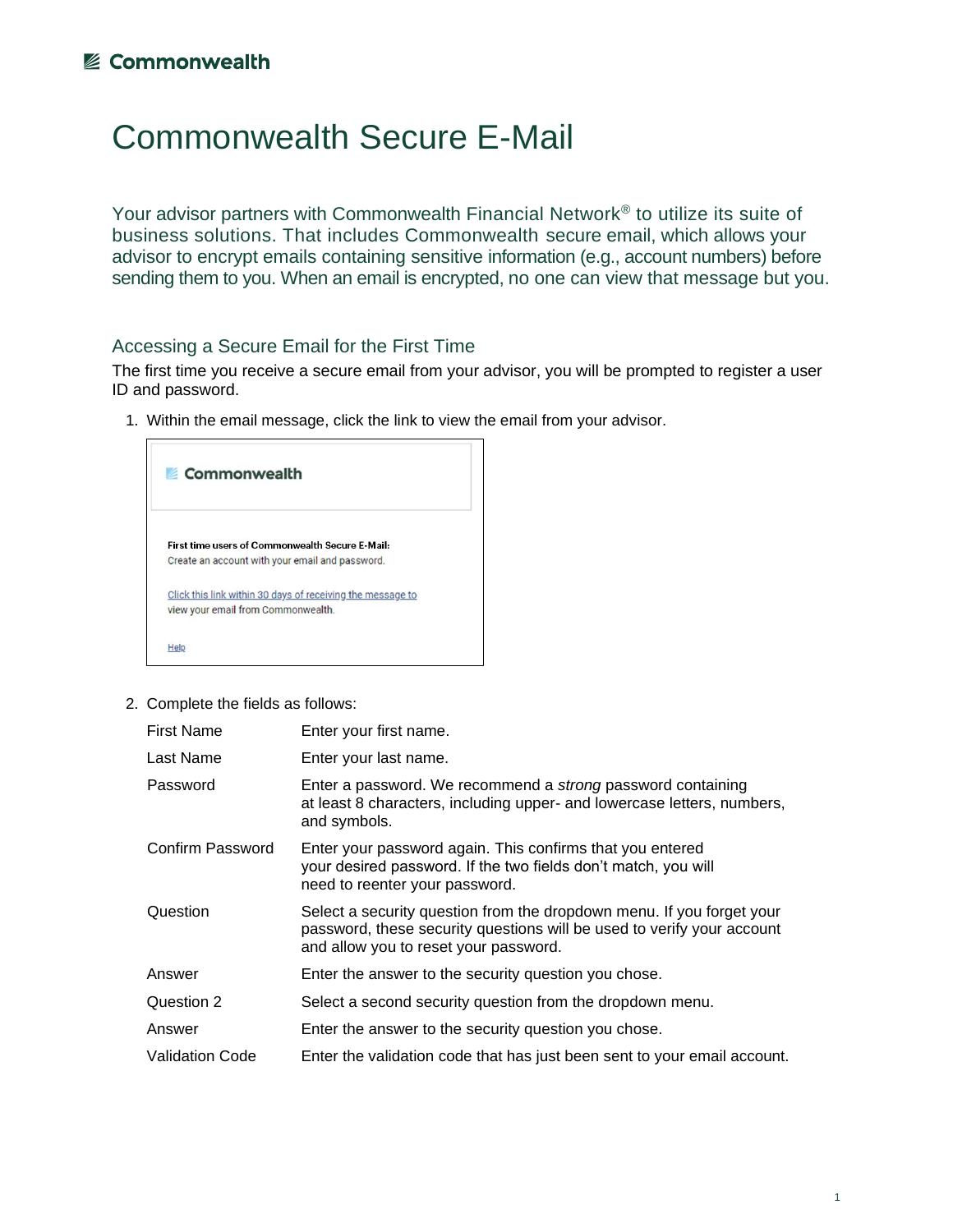|                         | Registration                                                                                                                                                                     |
|-------------------------|----------------------------------------------------------------------------------------------------------------------------------------------------------------------------------|
| <b>Password Policy</b>  | $\times$                                                                                                                                                                         |
|                         | . Passwords must be 7-20 characters long.<br>• Your username may not appear in the password.                                                                                     |
|                         | Create your account to read secure email.                                                                                                                                        |
| <b>Email Address:</b>   |                                                                                                                                                                                  |
| <b>First Name:</b>      |                                                                                                                                                                                  |
| <b>Last Name:</b>       |                                                                                                                                                                                  |
| Password:               |                                                                                                                                                                                  |
| Confirm Password:       |                                                                                                                                                                                  |
| Question:               | What was your first pet's name?                                                                                                                                                  |
| Answer:                 |                                                                                                                                                                                  |
| Question 2:             | What was your first pet's name?                                                                                                                                                  |
| Answer:                 |                                                                                                                                                                                  |
|                         | We have sent a validation code to your email address.<br>Please check your inbox for the code and enter it below. If<br>you did not receive it and need another code: Click here |
| <b>Validation Code:</b> |                                                                                                                                                                                  |
|                         | <b>Continue</b>                                                                                                                                                                  |

- 3. Click **Continue**.
- 4. You can now read your message.

**Please note:** If you reply to your advisor via this email, your response will remain encrypted. You can add attachments (up to 20 MB) to your reply.

|            | <b>Secure</b><br>E-Mail                                                    |
|------------|----------------------------------------------------------------------------|
| Reply      | Reply All                                                                  |
| From:      | jadvisor@commonwealth.com                                                  |
| To:<br>Cc: | Johnsmith@gmail.com                                                        |
| Subject:   | <b>Encryption Test</b><br>Digital Signature is VALID                       |
|            | This is a test to generate Encrypted MSG. My account number is HDS-123456. |

5. When you are finished, click **Logout**.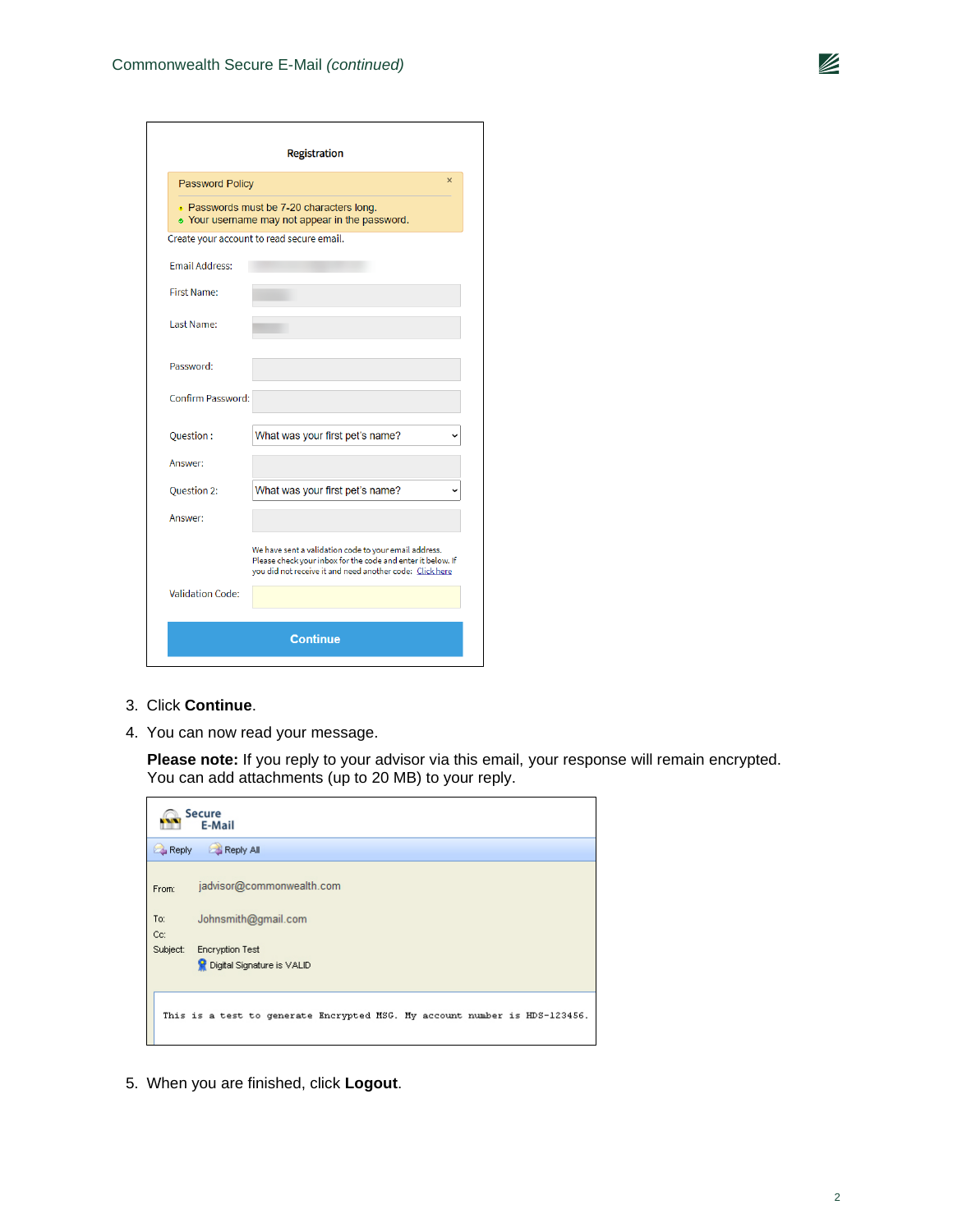

## Accessing a Secure E-Mail in the Future

Once you have registered for your Commonwealth Secure Email account, you will need only to enter your password to view encrypted emails.

1. Within the email message, click the link to view the email from your advisor.



2. Your email address is populated automatically. Simply enter the password you created when you registered the account.

|                        | Login                               |  |
|------------------------|-------------------------------------|--|
|                        | Log in to read your secure message. |  |
|                        |                                     |  |
| Password               |                                     |  |
| <b>Forgot Password</b> |                                     |  |
|                        |                                     |  |
|                        | <b>Continue</b>                     |  |

3. Click **Continue** to read your message.